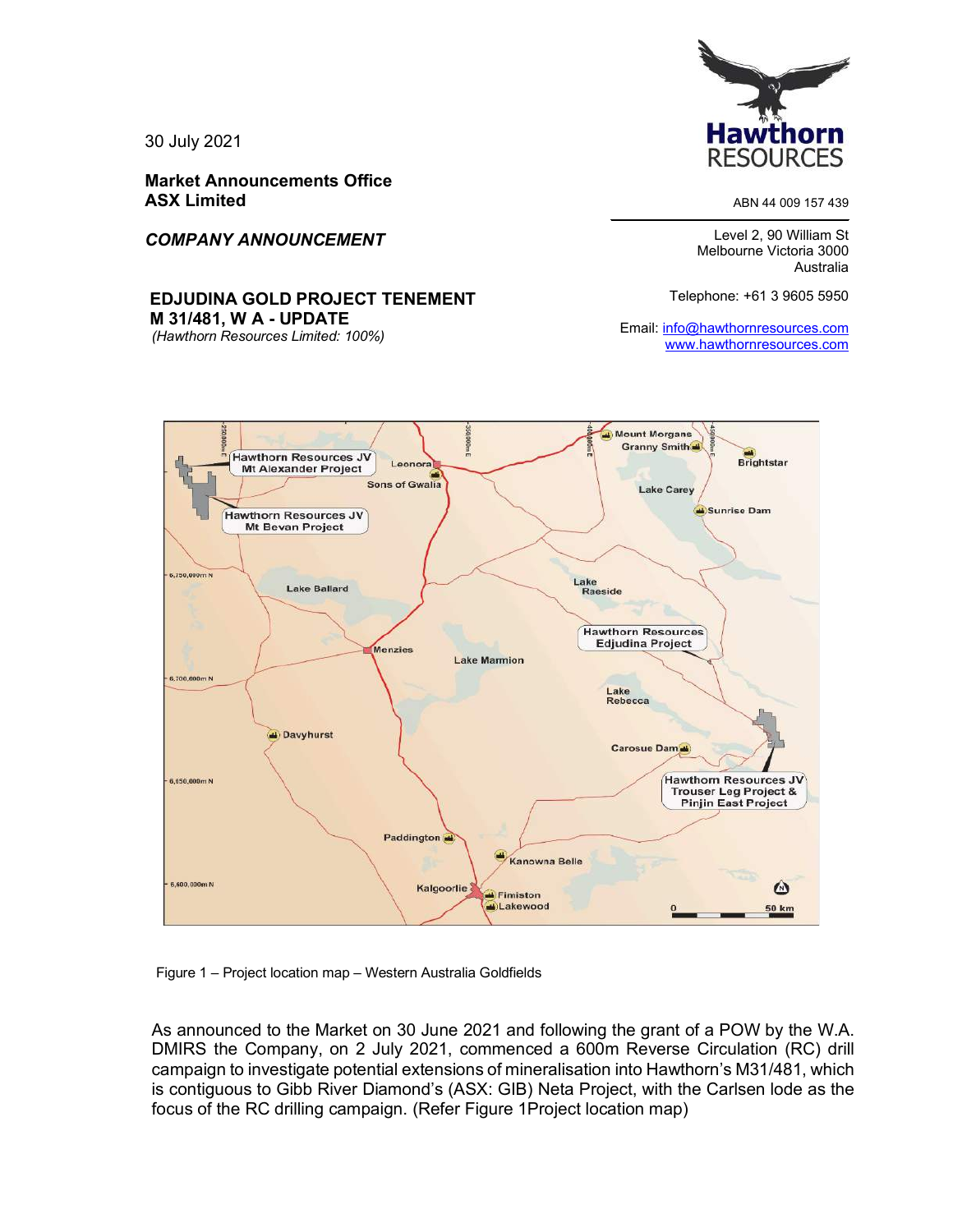The program of Reverse Circulation drill holes, conducted from 2 to 4 July 2021, completed testing the area immediately south of the recently discovered Carlsen Lode made by Gibb River Diamonds in air core drilling last October; refer to GIB ASX announcement 8 October 2020; refer Table 1 Drilling Summary.

The six-hole program for 612 meters showed only weak intercepts in the southern extension of this lode. The best grade intersections of 1.32g and 4.74g were made in hole 21EDRC002 drilled just south of the Mining Lease boundary with the GIB lease. A wider intersection was seen in hole 21EDRC004 of low-grade quartz-pyrite mineralised lode grading 0.45g between34 and 35 meters and a deeper lode of 0.5g over 2 meters between 46-48 meters.

It appears that the Carlsen lode has weakened south along strike from GIB hole AC013. Refer Fig 2, Drill hole collar plan and Table 2. Downhole drilling intercepts >0.2g/t gold.



Figure 2. Drill hole collar plan.

Future RC drilling will now be focussed further east testing near surface and deeper sections of the Neta Lode which was the target of underground historic mining via the Geneve and Senate shafts on lease ML481 Whilst much of the past RC drilling by the company has tested this area the holes are widely spaced and require in-fill testing. Also, no deeper diamond drilling has been conducted which is needed to test such deep targets at a depth of 200 meters below surface. It is expected that such a program will be conducted in the coming year.

This announcement can be viewed on the Company's website at[: www.hawthornresources.com](http://www.hawthornresources.com/) *END*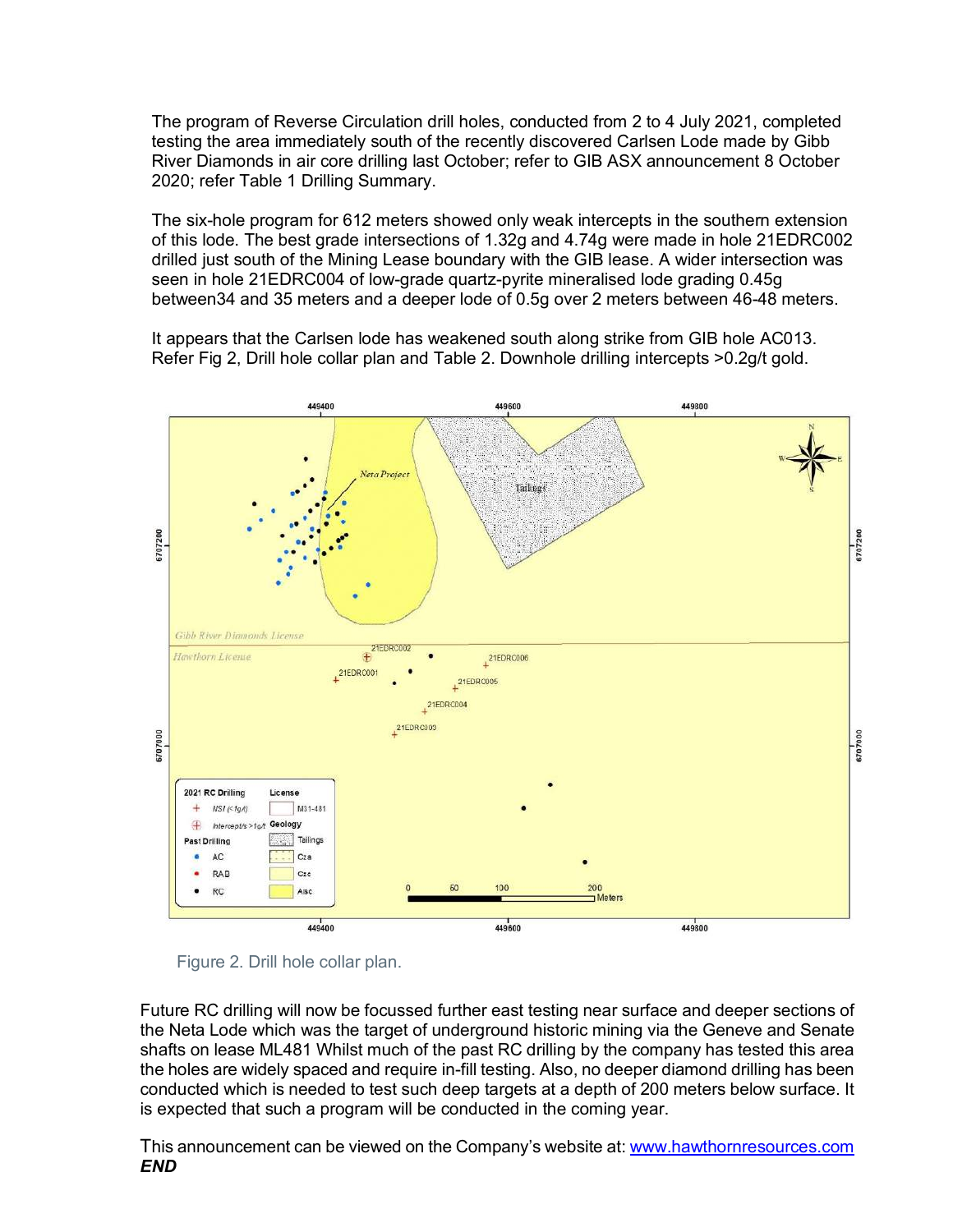#### For further information contact: Mark Kerr, Managing Director/CEO + 613 9605 5902

#### *This announcement was authorised for release to the Market by the Company Secretary, Mr M Garbutt.*

*The information in this report that relates to Exploration Results has been compiled by Mr Joseph Clarry, an employee of BM Geological Services. Mr Clarry is a member of the Australian Institute of Geosciences (AIG). Mr Clarry has been engaged as a consultant by Hawthorn Resources. Mr Clarry has sufficient experience that is relevant to the style of mineralisation and type of deposit under consideration and to the activity being undertaken to qualify as a Competent Person as defined in the 2012 Edition of the 'Australasian Code for Reporting of Exploration Results, Mineral Resources and Ore Reserves'. Mr Clarry consents to the inclusion in the report of the matters based on his information in the form and context in which it appears.*

# **APPENDIX 1 – DRILLING**

#### **Hole Coordinates**

| Hole ID   | <b>Easting</b> | <b>Northing</b> | <b>RL</b> | Grid     | <b>Max Depth</b> | Dip | <b>Azimuth</b> | <b>Tenement</b> |
|-----------|----------------|-----------------|-----------|----------|------------------|-----|----------------|-----------------|
| 21EDRC001 | 449413         | 6707069         | 375       | MGA94 51 | 102              | -60 | 235            | M31-481         |
| 21EDRC002 | 449443         | 6707090         | 374       | MGA94 51 | 102              | -60 | 235            | M31-481         |
| 21EDRC003 | 449480         | 6707018         | 373       | MGA94 51 | 102              | -60 | 235            | M31-481         |
| 21EDRC004 | 449515         | 6707037         | 370       | MGA94 51 | 102              | -60 | 235            | M31-481         |
| 21EDRC005 | 449537         | 6707064         | 373       | MGA94 51 | 102              | -60 | 235            | M31-481         |
| 21EDRC006 | 449573         | 6707083         | 373       | MGA94 51 | 102              | -60 | 235            | M31-481         |

Table 1. Drilling summary.

|           |                          |    | <b>Significant Intercepts (+0.2ppm</b> | <b>Comments</b> |                                   |
|-----------|--------------------------|----|----------------------------------------|-----------------|-----------------------------------|
| Hole_ID   | Gold)<br><b>From</b>     | To | Interval                               | Grade<br>(ppm)  |                                   |
| 21EDRC001 | 33                       | 34 | $\mathcal{I}$                          | 0.22            | 5-10% qtz veining.                |
|           | 60                       | 61 | $\mathcal{I}$                          | 0.4             | Slatey mdst. Tr qtz-cb vnl's      |
|           | 36                       | 37 | $\mathbf{1}$                           | 0.21            | Schistose. Li on jts.             |
| 21EDRC002 | 93                       | 94 | $\mathbf{1}$                           | 1.31            | Green mdst                        |
|           | 96                       | 97 | 1                                      | 4.74            | Green mdst                        |
|           | 36                       | 37 | $\mathcal{I}$                          | 0.4             | Green mdst                        |
| 21EDRC003 | 66                       | 67 | $\mathcal{I}$                          | 0.22            | Green mdst                        |
|           | 89                       | 90 | $\mathbf{1}$                           | 0.35            | Green mdst                        |
|           | 34                       | 35 | $\mathbf{1}$                           | 0.45            | Fe-alteration. 15% qtz veining.   |
| 21EDRC004 | 46                       | 48 | $\mathcal{P}$                          | 0.5             | 60% qtz veining 47-48m.           |
|           | 62                       | 63 | $\mathbf{1}$                           | 0.3             | Green mdst, tr cb in matrix.      |
| 21EDRC005 | $\overline{\phantom{a}}$ |    | $\qquad \qquad -$                      | <b>NSI</b>      |                                   |
| 21EDRC006 | 37                       | 38 | $\mathbf{1}$                           | 0.7             | Schistose, some haematitic clays. |

Table 2. Downhole drilling intercepts >0.2ppm gold.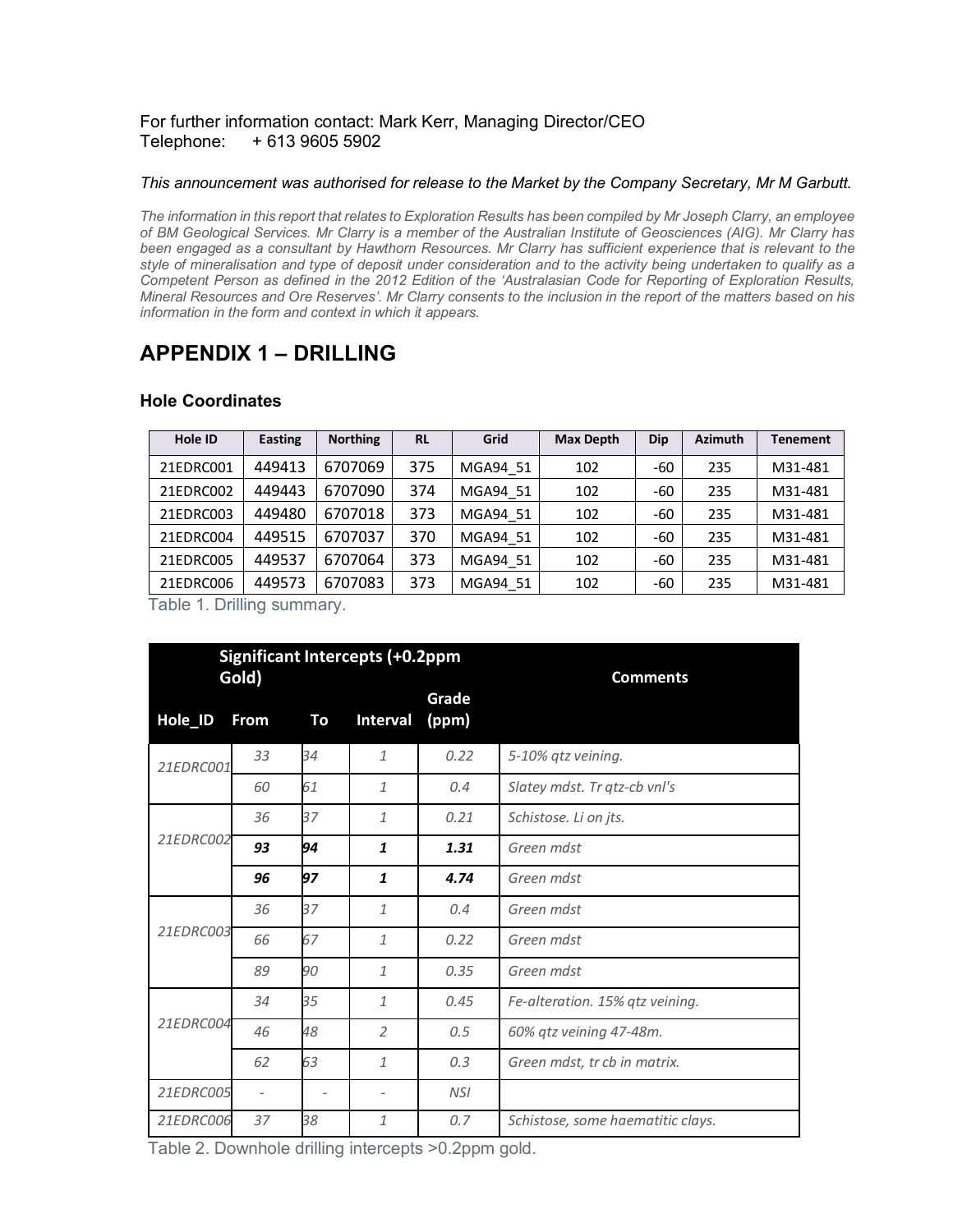## **APPENDIX 2 - JORC STATEMENT**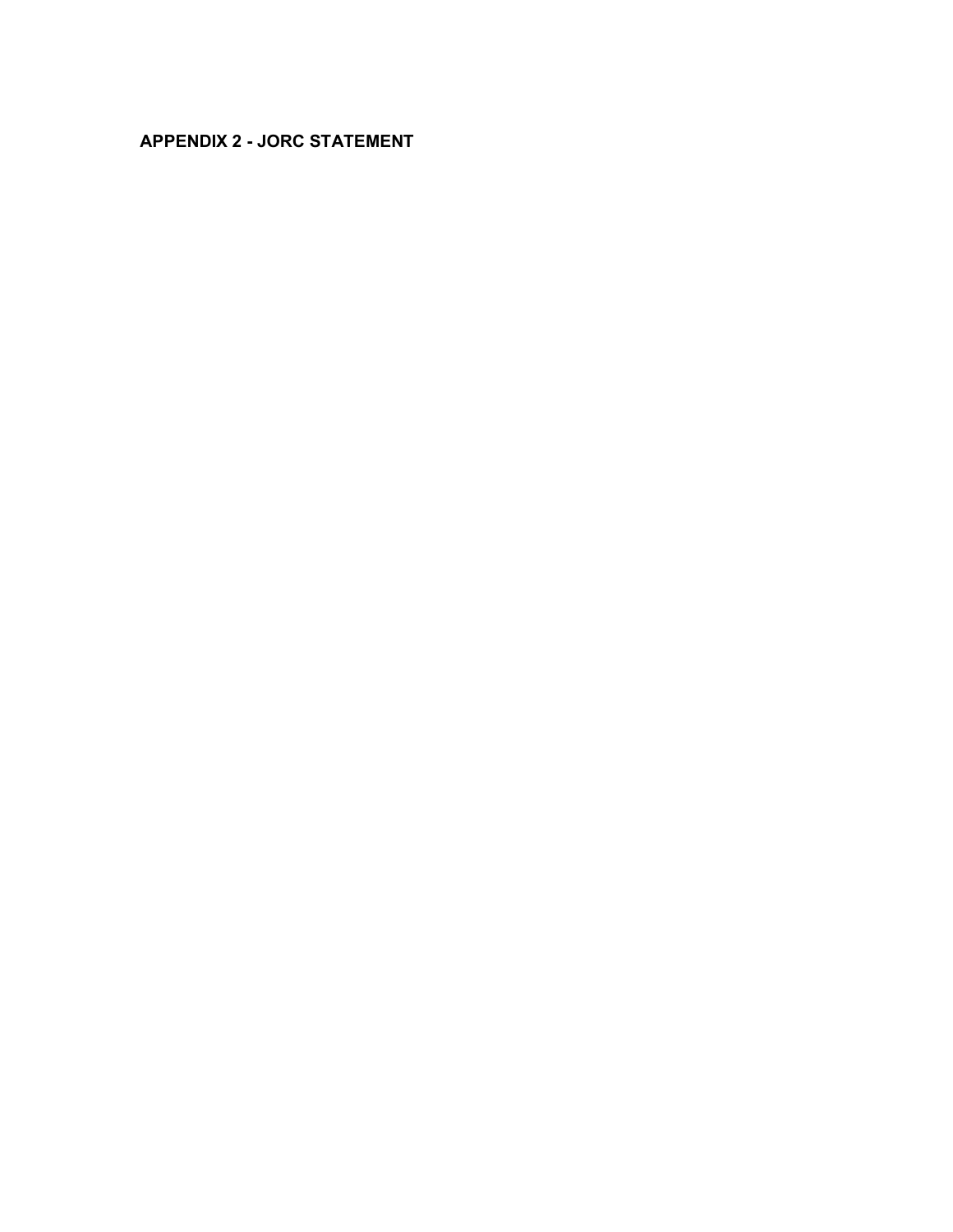# JORC Code, 2012 Edition – Edjudina RC Drilling 2021

## Section 1 Sampling Techniques and Data

(Criteria in this section apply to all succeeding sections.)

| <b>Criteria</b>               | <b>JORC Code explanation</b>                                                                                                                                                                                                                                                                                                                                                                                                                                                                                                                                                                                                                                                                                                                                                                                                                                                                                                                                                                                                                                                                       | <b>Commentary</b>                                                                                                                                                                                                                                                                                                                                                                                                                                                                                                                                                                                                                          |
|-------------------------------|----------------------------------------------------------------------------------------------------------------------------------------------------------------------------------------------------------------------------------------------------------------------------------------------------------------------------------------------------------------------------------------------------------------------------------------------------------------------------------------------------------------------------------------------------------------------------------------------------------------------------------------------------------------------------------------------------------------------------------------------------------------------------------------------------------------------------------------------------------------------------------------------------------------------------------------------------------------------------------------------------------------------------------------------------------------------------------------------------|--------------------------------------------------------------------------------------------------------------------------------------------------------------------------------------------------------------------------------------------------------------------------------------------------------------------------------------------------------------------------------------------------------------------------------------------------------------------------------------------------------------------------------------------------------------------------------------------------------------------------------------------|
| Sampling<br>techniques        | • Nature and quality of sampling (eg cut channels, random chips, or<br>specific specialised industry standard measurement tools appropriate<br>to the minerals under investigation, such as down hole gamma<br>sondes, or handheld XRF instruments, etc). These examples should<br>not be taken as limiting the broad meaning of sampling.<br>Include reference to measures taken to ensure sample representivity<br>and the appropriate calibration of any measurement tools or systems<br>used.<br>• Aspects of the determination of mineralisation that are Material to the<br>Public Report.<br>In cases where 'industry standard' work has been done this would be<br>relatively simple (eg 'reverse circulation drilling was used to obtain 1<br>m samples from which 3 kg was pulverised to produce a 30 g charge<br>for fire assay'). In other cases more explanation may be required,<br>such as where there is coarse gold that has inherent sampling<br>problems. Unusual commodities or mineralisation types (eg<br>submarine nodules) may warrant disclosure of detailed information. | • Sampling was conducted using a Reverse Circulation (RC) drilling<br>rig.<br>RC samples were collected at every 1m cone splitter to obtain a $\sim$ 3kg<br>$\bullet$<br>representative sub-sample for each 1m interval. The cyclone and<br>splitter were cleaned regularly to minimize contamination.<br>Certified Reference Materials and blank samples were inserted at<br>$\bullet$<br>regular intervals into the samples sequence for quality assurance of<br>assay results.<br>Samples were pulverised to produce a 50g charge for fire assay.<br>Sampling and QAQC procedures are carried out using industry<br>standard protocols. |
| <b>Drilling</b><br>techniques | Drill type (eg core, reverse circulation, open-hole hammer, rotary air<br>blast, auger, Bangka, sonic, etc) and details (eg core diameter, triple<br>or standard tube, depth of diamond tails, face-sampling bit or other<br>type, whether core is oriented and if so, by what method, etc).                                                                                                                                                                                                                                                                                                                                                                                                                                                                                                                                                                                                                                                                                                                                                                                                       | Reverse circulation (RC) drilling was carried out using a face<br>sampling hammer with a 143mm (5 1/4") drill bit.                                                                                                                                                                                                                                                                                                                                                                                                                                                                                                                         |
| Drill sample<br>recovery      | • Method of recording and assessing core and chip sample recoveries<br>and results assessed.<br>Measures taken to maximise sample recovery and ensure<br>$\bullet$<br>representative nature of the samples.<br>Whether a relationship exists between sample recovery and grade<br>and whether sample bias may have occurred due to preferential<br>loss/gain of fine/coarse material.                                                                                                                                                                                                                                                                                                                                                                                                                                                                                                                                                                                                                                                                                                              | • RC sample recoveries are visually estimated and low recoveries<br>were recorded in the database.<br>Drilling contractors adjust their drilling approach to specific conditions<br>to maximise sample recovery.<br>• No sample recovery issues have impacted on potential sample bias.                                                                                                                                                                                                                                                                                                                                                    |
| Logging                       | Whether core and chip samples have been geologically and<br>$\bullet$<br>geotechnically logged to a level of detail to support appropriate<br>Mineral Resource estimation, mining studies and metallurgical<br>studies.                                                                                                                                                                                                                                                                                                                                                                                                                                                                                                                                                                                                                                                                                                                                                                                                                                                                            | All drillholes are logged in full.<br>RC holes were logged at 1m intervals for the entire hole from drill<br>chips collected and stored in chip trays.<br>• Data was recorded for regolith, lithology, veining, fabric (structure),                                                                                                                                                                                                                                                                                                                                                                                                        |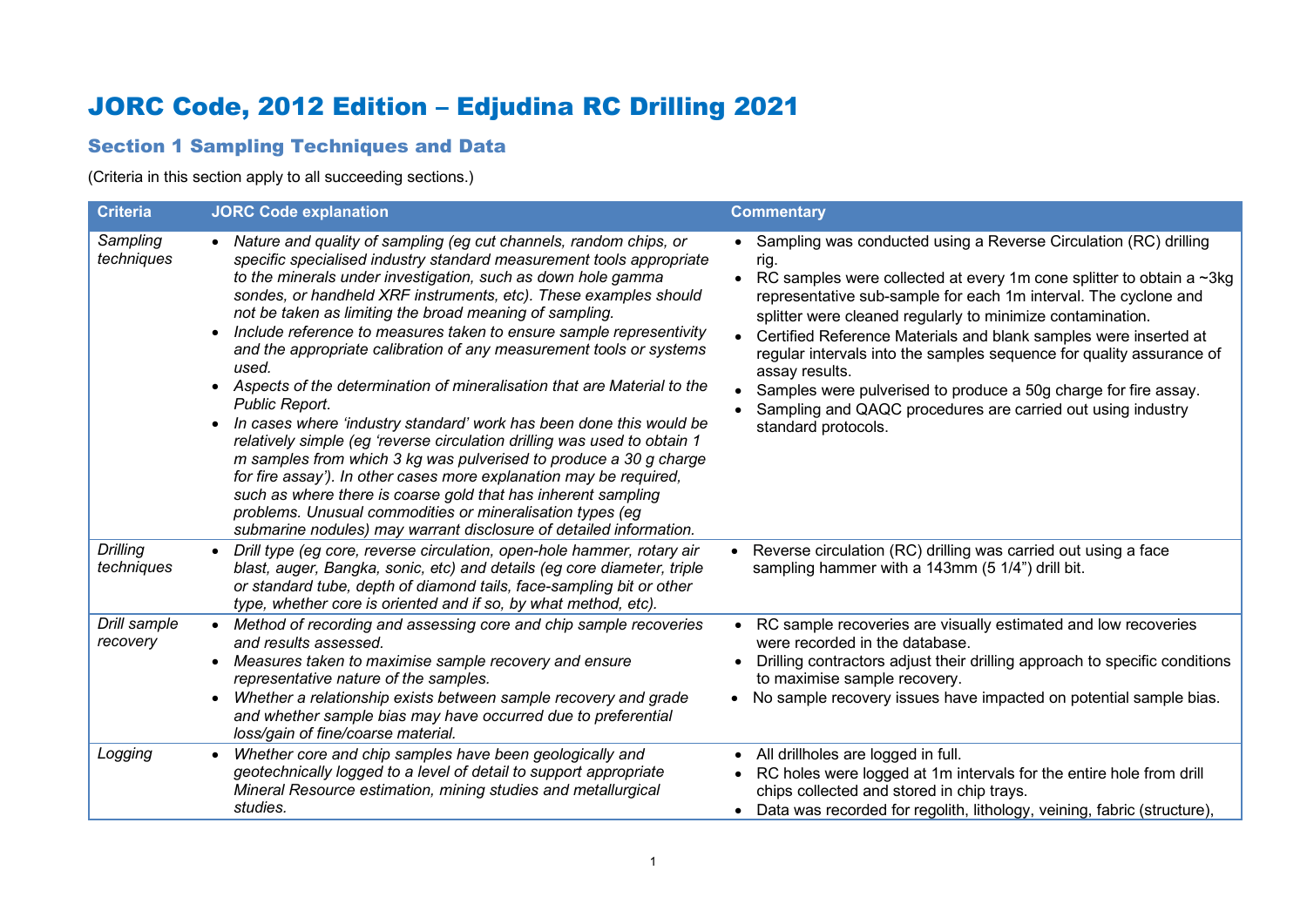| <b>Criteria</b>                                         | <b>JORC Code explanation</b>                                                                                                                                                                                                                                                                                                                                                                                                                                                                                                                                                                                                                                                                                        | <b>Commentary</b>                                                                                                                                                                                                                                                                                                                                                                                                                                                                                                                                                                                                                                                                                                                                                                                                                                                                                                                                                                                                                                       |
|---------------------------------------------------------|---------------------------------------------------------------------------------------------------------------------------------------------------------------------------------------------------------------------------------------------------------------------------------------------------------------------------------------------------------------------------------------------------------------------------------------------------------------------------------------------------------------------------------------------------------------------------------------------------------------------------------------------------------------------------------------------------------------------|---------------------------------------------------------------------------------------------------------------------------------------------------------------------------------------------------------------------------------------------------------------------------------------------------------------------------------------------------------------------------------------------------------------------------------------------------------------------------------------------------------------------------------------------------------------------------------------------------------------------------------------------------------------------------------------------------------------------------------------------------------------------------------------------------------------------------------------------------------------------------------------------------------------------------------------------------------------------------------------------------------------------------------------------------------|
|                                                         | • Whether logging is qualitative or quantitative in nature. Core (or<br>costean, channel, etc) photography.<br>• The total length and percentage of the relevant intersections logged.                                                                                                                                                                                                                                                                                                                                                                                                                                                                                                                              | grain size, colour, sulphide presence, weathering and alteration.<br>• Logging is both qualitative and quantitative in nature depending on<br>the field being logged.                                                                                                                                                                                                                                                                                                                                                                                                                                                                                                                                                                                                                                                                                                                                                                                                                                                                                   |
| Sub-sampling<br>techniques<br>and sample<br>preparation | If core, whether cut or sawn and whether quarter, half or all core<br>$\bullet$<br>taken.<br>• If non-core, whether riffled, tube sampled, rotary split, etc and<br>whether sampled wet or dry.<br>• For all sample types, the nature, quality and appropriateness of the<br>sample preparation technique.<br>• Quality control procedures adopted for all sub-sampling stages to<br>maximise representivity of samples.<br>Measures taken to ensure that the sampling is representative of the in<br>$\bullet$<br>situ material collected, including for instance results for field<br>duplicate/second-half sampling.<br>Whether sample sizes are appropriate to the grain size of the material<br>being sampled. | • All RC samples were passed through cyclone and cone split, and a<br>~3kg split sample is collected for each 1m interval.<br>Blank samples were inserted in each hole where mineralisation was<br>suspected based on logging. CRM's were inserted in each drill hole<br>at intervals of 1 in 40 samples.<br>• Sample preparation was conducted by Bureau Veritas Laboratory in<br>Kalgoorlie using a fully automated sample preparation system.<br>Preparation commences with sorting and drying. Oversized samples<br>are crushed to <3mm and split down to 3kg using a rotary or riffle<br>splitter. Samples are then pulverized and homogenized in LM5 Ring<br>Mills and ground to ensure >90% passes 75µm.<br>200g of pulverized sample is taken by spatula and used for a 50g<br>$\bullet$<br>charge for Fire Assay for gold analysis. A high-capacity vacuum<br>cleaning system is used to clean sample preparation equipment<br>between each sample.<br>The sample size is considered appropriate for this type and style of<br>mineralisation. |
| Quality of<br>assay data<br>and<br>laboratory<br>tests  | The nature, quality and appropriateness of the assaying and<br>laboratory procedures used and whether the technique is considered<br>partial or total.<br>• For geophysical tools, spectrometers, handheld XRF instruments, etc,<br>the parameters used in determining the analysis including instrument<br>make and model, reading times, calibrations factors applied and their<br>derivation, etc.<br>Nature of quality control procedures adopted (eg standards, blanks,<br>$\bullet$<br>duplicates, external laboratory checks) and whether acceptable levels<br>of accuracy (ie lack of bias) and precision have been established.                                                                            | Fire Assay is an industry standard analysis technique for determining<br>the total gold content of a sample. The 50g charge is mixed with a<br>lead based flux. The charge/flux mixture is 'fired' at 1100oC for<br>50mins fusing the sample. The gold is extracted from the fused<br>sample using Nitric (HNO3) and Hydrochloric (HCl) acids. The acid<br>solution is then subjected to Atomic Absorption Spectrometry (AAS)<br>to determine gold content. The detection level for the Fire Assay/AAS<br>technique is 0.01ppm.<br>Laboratory QA/QC controls during the analysis process include<br>duplicates for reproducibility, blank samples for contamination and<br>standards for bias.                                                                                                                                                                                                                                                                                                                                                          |
| Verification of<br>sampling and<br>assaying             | The verification of significant intersections by either independent or<br>$\bullet$<br>alternative company personnel.<br>• The use of twinned holes.<br>Documentation of primary data, data entry procedures, data<br>$\bullet$<br>verification, data storage (physical and electronic) protocols.<br>• Discuss any adjustment to assay data.                                                                                                                                                                                                                                                                                                                                                                       | • All drilling and significant intersections have been assessed by the<br>Project Geologist<br>No pre-determined twin holes were drilled during this program.<br>Geological logging was captured digitally for each hole.<br>No adjustments or calibrations were made to any assay data<br>reported.                                                                                                                                                                                                                                                                                                                                                                                                                                                                                                                                                                                                                                                                                                                                                    |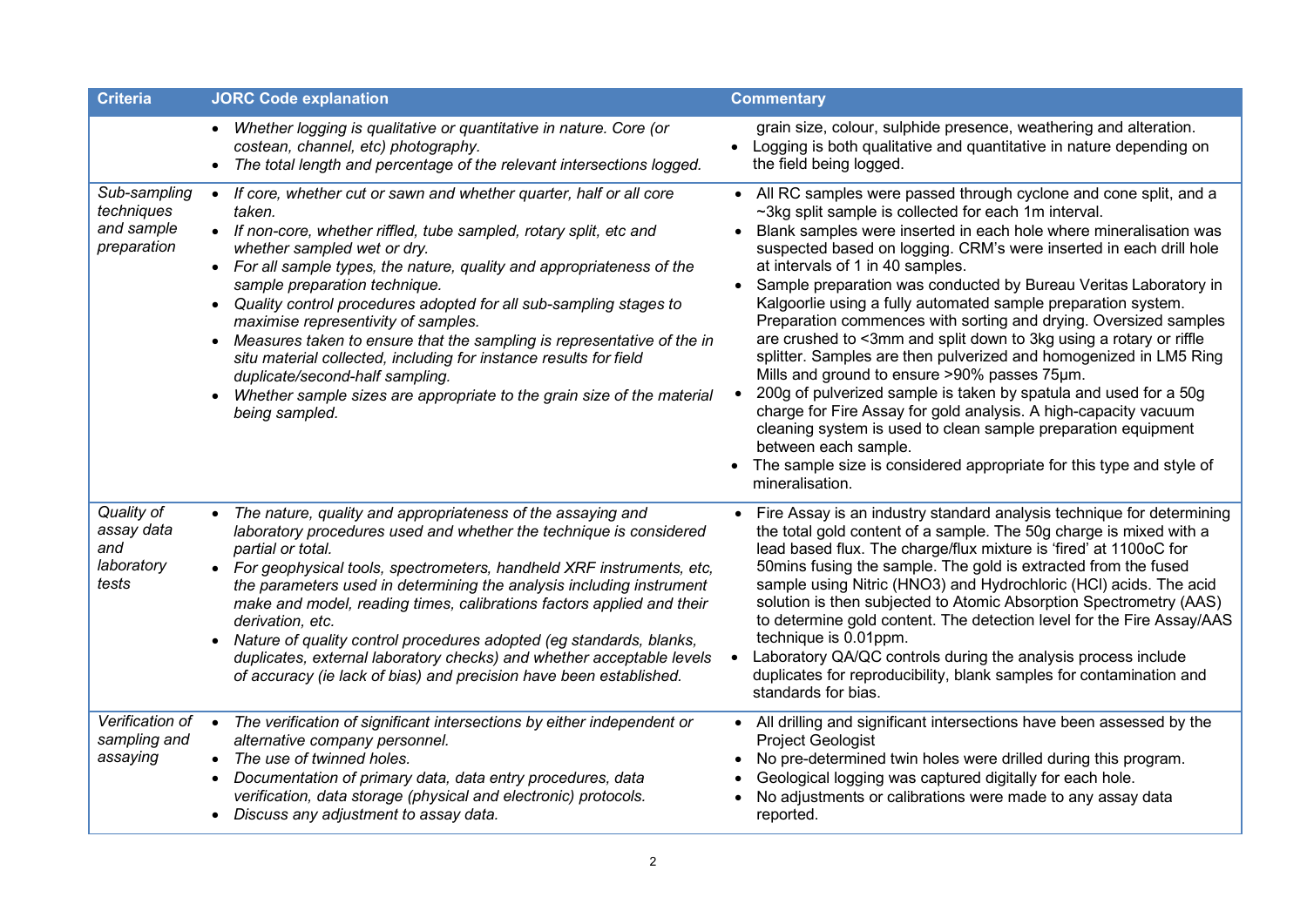| <b>Criteria</b>                                                     | <b>JORC Code explanation</b>                                                                                                                                                                                                                                                                                                                                                                      | <b>Commentary</b>                                                                                                                                                                                                                                                                                                                                                                                           |
|---------------------------------------------------------------------|---------------------------------------------------------------------------------------------------------------------------------------------------------------------------------------------------------------------------------------------------------------------------------------------------------------------------------------------------------------------------------------------------|-------------------------------------------------------------------------------------------------------------------------------------------------------------------------------------------------------------------------------------------------------------------------------------------------------------------------------------------------------------------------------------------------------------|
|                                                                     |                                                                                                                                                                                                                                                                                                                                                                                                   |                                                                                                                                                                                                                                                                                                                                                                                                             |
| Location of<br>data points                                          | • Accuracy and quality of surveys used to locate drill holes (collar and<br>down-hole surveys), trenches, mine workings and other locations<br>used in Mineral Resource estimation.<br>Specification of the grid system used.<br>$\bullet$<br>Quality and adequacy of topographic control.                                                                                                        | • The grid is GDA 94 Zone 51<br>Drillhole collar locations are surveyed before and after using a hand-<br>$\bullet$<br>held Garmin 64 GPS to an accuracy of +/-3m. Downhole surveys<br>were completed by the drilling contracted at 10m intervals using a<br>North-Seeking Reflex Gyro.                                                                                                                     |
| Data spacing<br>and<br>distribution                                 | Data spacing for reporting of Exploration Results.<br>$\bullet$<br>Whether the data spacing and distribution is sufficient to establish the<br>$\bullet$<br>degree of geological and grade continuity appropriate for the Mineral<br>Resource and Ore Reserve estimation procedure(s) and<br>classifications applied.<br>Whether sample compositing has been applied.                             | Drillholes were located on 80m spaced traverses at 40m centres<br>between and along strike from previous drilling.<br>Drilling was designed to test the extension of recently drilled<br>$\bullet$<br>mineralisation on the adjacent mineral license.<br>The drill spacing is considered sufficient for the style of<br>mineralisation.<br>No sample compositing has been applied to mineralised intervals. |
| Orientation of<br>data in<br>relation to<br>geological<br>structure | Whether the orientation of sampling achieves unbiased sampling of<br>possible structures and the extent to which this is known, considering<br>the deposit type.<br>If the relationship between the drilling orientation and the orientation<br>$\bullet$<br>of key mineralised structures is considered to have introduced a<br>sampling bias, this should be assessed and reported if material. | Drilling was perpendicular to the strike of the main mineralised<br>structure targeted for this program. All reported intervals are however<br>reported as downhole intervals and not true-width.<br>No drilling orientation and/or sampling bias have been recognized in<br>the data at this time.                                                                                                         |
| Sample<br>security                                                  | The measures taken to ensure sample security.<br>$\bullet$                                                                                                                                                                                                                                                                                                                                        | During sampling of all drill holes, a staff member was always present.<br>Samples were delivered to the laboratory in batches by staff.                                                                                                                                                                                                                                                                     |
| Audits or<br>reviews                                                | The results of any audits or reviews of sampling techniques and data.<br>$\bullet$                                                                                                                                                                                                                                                                                                                | No audits or reviews have been conducted on sampling techniques<br>and data at this stage.                                                                                                                                                                                                                                                                                                                  |

# Section 2 Reporting of Exploration Results

(Criteria listed in the preceding section also apply to this section.)

| <b>Criteria</b>                                  | <b>JORC Code explanation</b>                                                                                                                                                                                                                                                             | <b>Commentary</b>                                                               |
|--------------------------------------------------|------------------------------------------------------------------------------------------------------------------------------------------------------------------------------------------------------------------------------------------------------------------------------------------|---------------------------------------------------------------------------------|
| Mineral<br>tenement and<br>land tenure<br>status | Type, reference name/number, location and ownership including<br>agreements or material issues with third parties such as joint<br>ventures, partnerships, overriding royalties, native title interests,<br>historical sites, wilderness or national park and environmental<br>settings. | The mineral tenements M31/481 with a PoW<br>The tenements are in good standing. |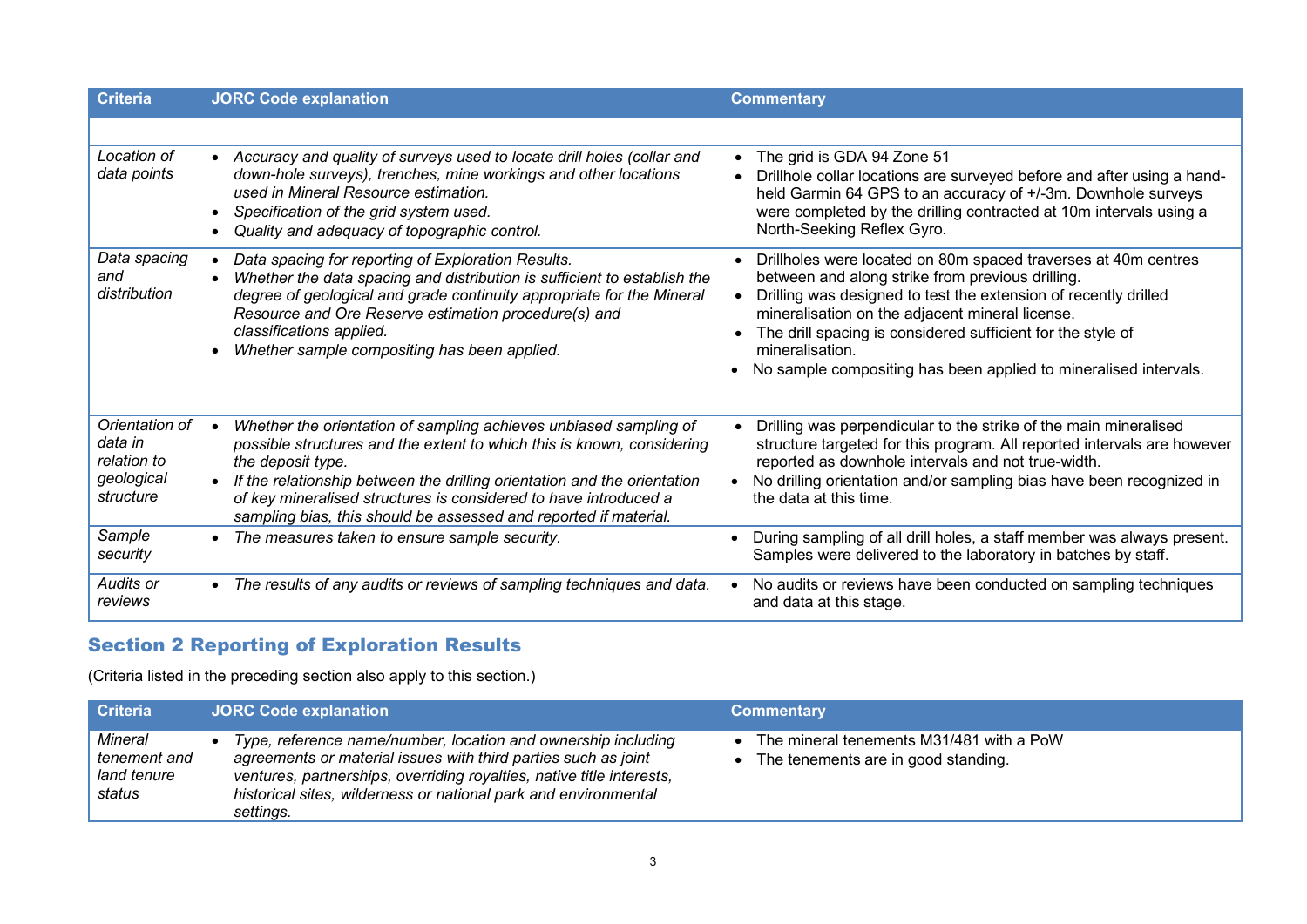| <b>Criteria</b>                           | <b>JORC Code explanation</b>                                                                                                                                                                                                                                                                                                                                                                                                                                                                                                                                                                                                                                                                                                      | <b>Commentary</b>                                                                                                                                                                                                                                                                                                                                                    |
|-------------------------------------------|-----------------------------------------------------------------------------------------------------------------------------------------------------------------------------------------------------------------------------------------------------------------------------------------------------------------------------------------------------------------------------------------------------------------------------------------------------------------------------------------------------------------------------------------------------------------------------------------------------------------------------------------------------------------------------------------------------------------------------------|----------------------------------------------------------------------------------------------------------------------------------------------------------------------------------------------------------------------------------------------------------------------------------------------------------------------------------------------------------------------|
|                                           | • The security of the tenure held at the time of reporting along with any<br>known impediments to obtaining a licence to operate in the area.                                                                                                                                                                                                                                                                                                                                                                                                                                                                                                                                                                                     |                                                                                                                                                                                                                                                                                                                                                                      |
| Exploration<br>done by other<br>parties   | • Acknowledgment and appraisal of exploration by other parties.                                                                                                                                                                                                                                                                                                                                                                                                                                                                                                                                                                                                                                                                   | Limited earlier drilling has been completed in the same area of<br>$\bullet$<br>M31/481 with substantial drilling having been completed by Gibb<br>River Diamonds Ltd along strike to the immediate north. The work by<br>Gibb River provided the motivation for this drill program which was to<br>test southern extensions of the mineralisation they intercepted. |
| Geology                                   | Deposit type, geological setting and style of mineralisation.                                                                                                                                                                                                                                                                                                                                                                                                                                                                                                                                                                                                                                                                     | The gold mineralisation occurs in parallel, mainly quartz-bearing<br>veins which are hosted by, and conformable with a sequence of<br>mafic volcanics and sediments. The sequence is bound to the east<br>and west by thin Banded Iron Formation (BIF) horizons. The general<br>orientation of the sequence is to the north-west, dipping steeply east.              |
| <b>Drill hole</b><br>Information          | A summary of all information material to the understanding of the<br>exploration results including a tabulation of the following information<br>for all Material drill holes:<br>$\circ$ easting and northing of the drill hole collar<br>elevation or RL (Reduced Level - elevation above sea level in<br>$\Omega$<br>metres) of the drill hole collar<br>$\circ$ dip and azimuth of the hole<br>o down hole length and interception depth<br>$\circ$ hole length.<br>• If the exclusion of this information is justified on the basis that the<br>information is not Material and this exclusion does not detract from<br>the understanding of the report, the Competent Person should clearly<br>explain why this is the case. | Drill hole information for the drilling discussed in this report is listed in<br>Tables 1 and 2 within the report.                                                                                                                                                                                                                                                   |
| Data<br>aggregation<br>methods            | In reporting Exploration Results, weighting averaging techniques,<br>maximum and/or minimum grade truncations (eg cutting of high<br>grades) and cut-off grades are usually Material and should be stated.<br>Where aggregate intercepts incorporate short lengths of high grade<br>$\bullet$<br>results and longer lengths of low grade results, the procedure used<br>for such aggregation should be stated and some typical examples of<br>such aggregations should be shown in detail.<br>The assumptions used for any reporting of metal equivalent values<br>$\bullet$<br>should be clearly stated.                                                                                                                         | • There has been no aggregation, compositing or top capping applied.                                                                                                                                                                                                                                                                                                 |
| Relationship<br>between<br>mineralisation | • These relationships are particularly important in the reporting of<br><b>Exploration Results.</b><br>• If the geometry of the mineralisation with respect to the drill hole                                                                                                                                                                                                                                                                                                                                                                                                                                                                                                                                                     | The holes were drilled perpendicular to the expected strike of the<br>exploration target however the mineralised intercepts could only be<br>described as 'down hole' given the limited understanding of the                                                                                                                                                         |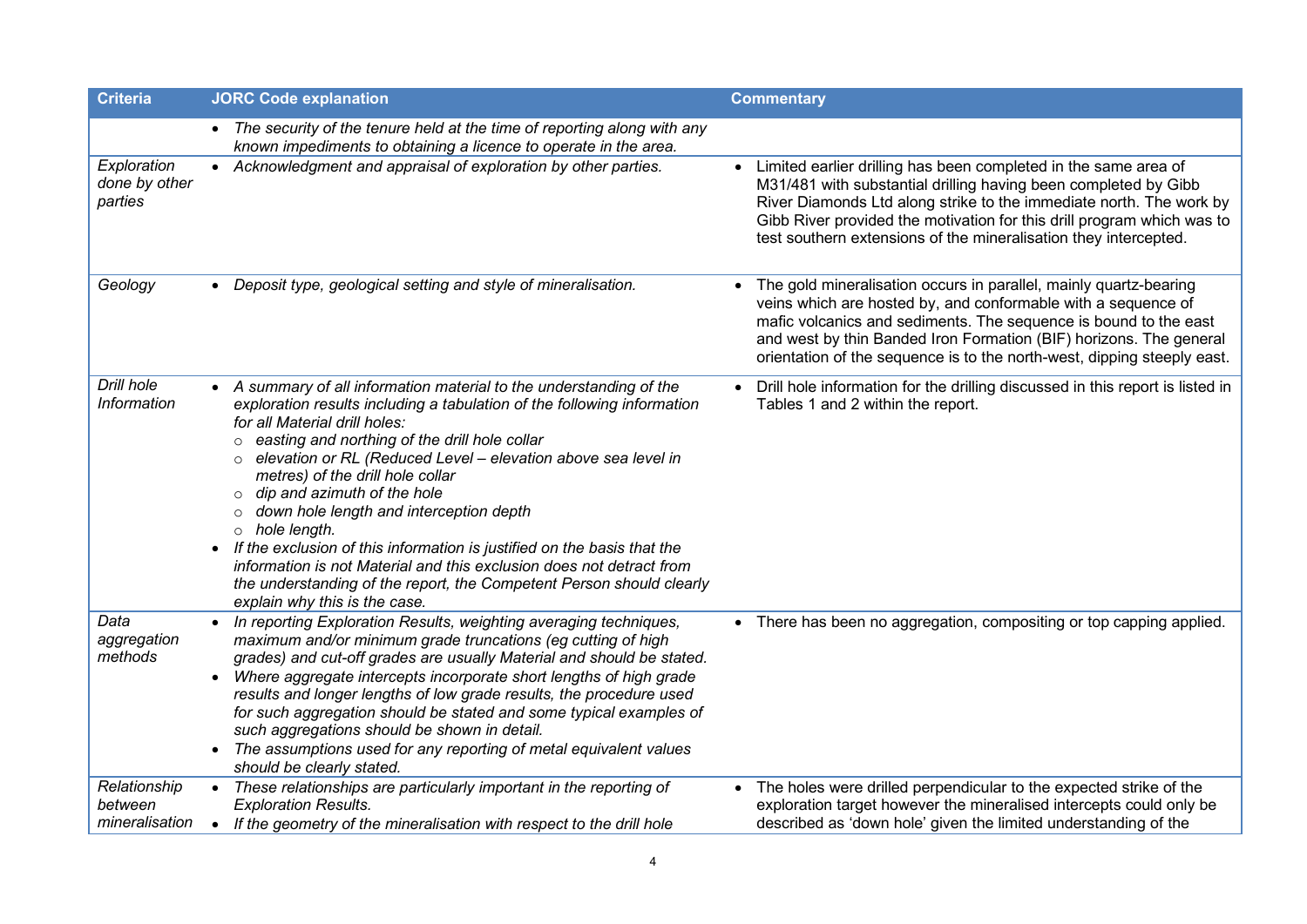| <b>Criteria</b>                             | <b>JORC Code explanation</b>                                                                                                                                                                                                                                                                                                                                                                         | <b>Commentary</b>                                                                                                                                               |
|---------------------------------------------|------------------------------------------------------------------------------------------------------------------------------------------------------------------------------------------------------------------------------------------------------------------------------------------------------------------------------------------------------------------------------------------------------|-----------------------------------------------------------------------------------------------------------------------------------------------------------------|
| widths and<br>intercept<br>lengths          | angle is known, its nature should be reported.<br>• If it is not known and only the down hole lengths are reported, there<br>should be a clear statement to this effect (eg 'down hole length, true<br>width not known').                                                                                                                                                                            | mineralisation at this early stage of exploration.                                                                                                              |
| Diagrams                                    | • Appropriate maps and sections (with scales) and tabulations of<br>intercepts should be included for any significant discovery being<br>reported These should include, but not be limited to a plan view of<br>drill hole collar locations and appropriate sectional views.                                                                                                                         | • Appropriate plans and results have been included in this report.<br>Sections are not necessary given the lack of continuity of<br>mineralisation intersected. |
| <b>Balanced</b><br>reporting                | Where comprehensive reporting of all Exploration Results is not<br>practicable, representative reporting of both low and high grades<br>and/or widths should be practiced to avoid misleading reporting of<br><b>Exploration Results.</b>                                                                                                                                                            | • No misleading results have been reported in this program.                                                                                                     |
| Other<br>substantive<br>exploration<br>data | Other exploration data, if meaningful and material, should be reported<br>including (but not limited to): geological observations; geophysical<br>survey results; geochemical survey results; bulk samples - size and<br>method of treatment; metallurgical test results; bulk density,<br>groundwater, geotechnical and rock characteristics; potential<br>deleterious or contaminating substances. | Drill holes have all been surveyed using a Reflex north seeking<br>gyroscope at 5m intervals by Australian Exploration Drilling Company<br>(ASX Drilling)       |
| Further work                                | The nature and scale of planned further work (eg tests for lateral<br>extensions or depth extensions or large-scale step-out drilling).<br>Diagrams clearly highlighting the areas of possible extensions,<br>including the main geological interpretations and future drilling areas,<br>provided this information is not commercially sensitive.                                                   | • No further follow up at this target is required.                                                                                                              |

## Section 3 Estimation and Reporting of Mineral Resources

(Criteria listed in section 1, and where relevant in section 2, also apply to this section.)

| <b>Criteria</b>       | <b>JORC Code explanation</b>                                                                                                                                                                                                              | <b>Commentary</b>                                                                                                                                                                                                                                                                                                                                                                                                                                              |
|-----------------------|-------------------------------------------------------------------------------------------------------------------------------------------------------------------------------------------------------------------------------------------|----------------------------------------------------------------------------------------------------------------------------------------------------------------------------------------------------------------------------------------------------------------------------------------------------------------------------------------------------------------------------------------------------------------------------------------------------------------|
| Database<br>integrity | Measures taken to ensure that data has not been corrupted by, for<br>example, transcription or keying errors, between its initial collection<br>and its use for Mineral Resource estimation purposes.<br>Data validation procedures used. | Database inputs were logged electronically at the drill site. The collar<br>metrics, assay, lithology and down-hole survey interval tables were<br>checked and validated by BMGS staff.<br>• The database was checked for duplicate values, from and to depth<br>errors and EOH collar depths.<br>• A 3D review of collars and hole surveys was completed in Surpac to<br>ensure that there were no errors in placement of dip and azimuths of<br>drill holes. |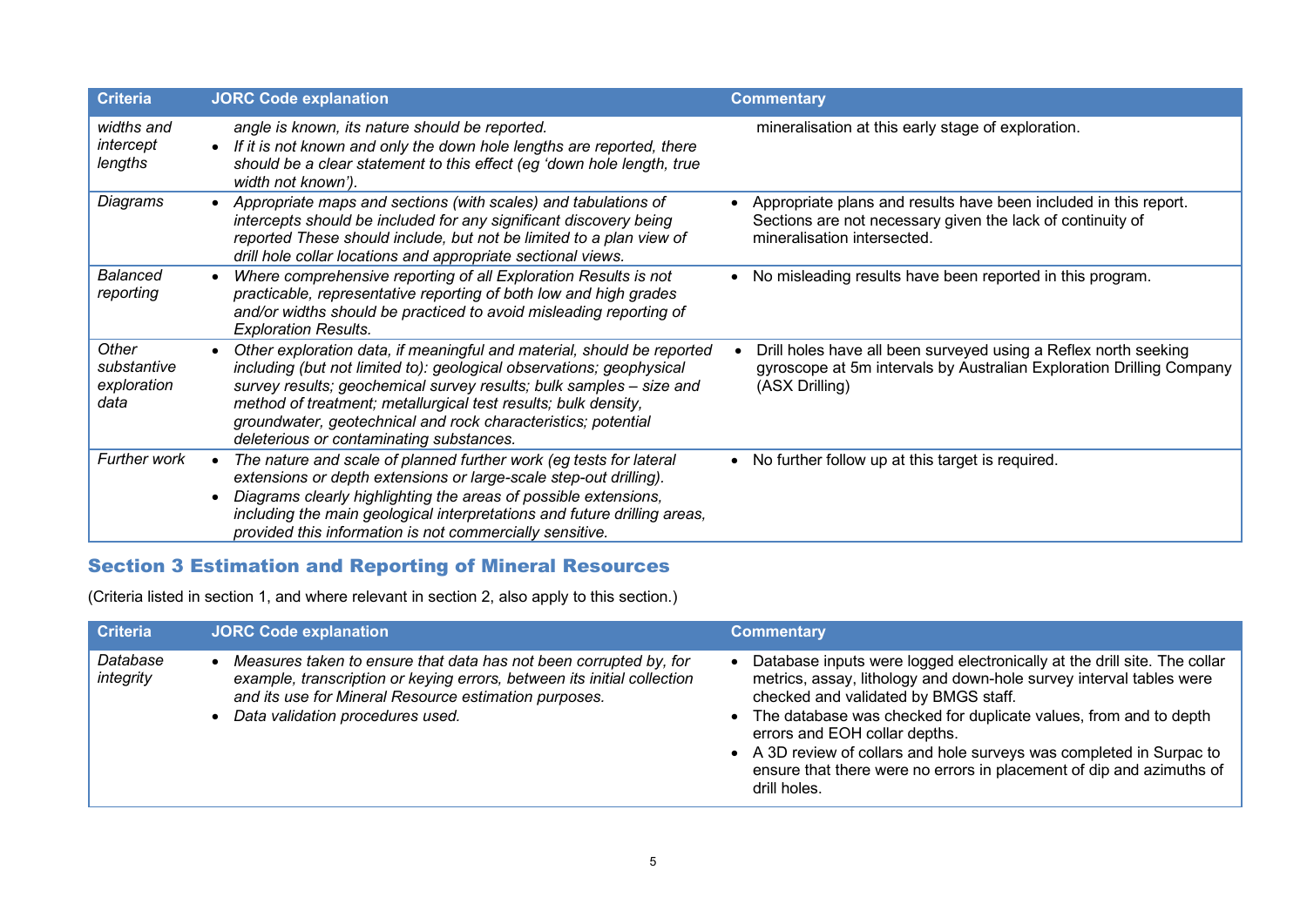| <b>Criteria</b>                           | <b>JORC Code explanation</b>                                                                                                                                                                                                                                                                                                                                                                                                                                                                                                                                                                                                                                                                                                                                                                                                                                                                                                                                                                                                                                                                                                                                                                                                                             | <b>Commentary</b>                                                                                                                                                                                                                                                                                                                                                                                                                                                                                                                                                                                                                                      |
|-------------------------------------------|----------------------------------------------------------------------------------------------------------------------------------------------------------------------------------------------------------------------------------------------------------------------------------------------------------------------------------------------------------------------------------------------------------------------------------------------------------------------------------------------------------------------------------------------------------------------------------------------------------------------------------------------------------------------------------------------------------------------------------------------------------------------------------------------------------------------------------------------------------------------------------------------------------------------------------------------------------------------------------------------------------------------------------------------------------------------------------------------------------------------------------------------------------------------------------------------------------------------------------------------------------|--------------------------------------------------------------------------------------------------------------------------------------------------------------------------------------------------------------------------------------------------------------------------------------------------------------------------------------------------------------------------------------------------------------------------------------------------------------------------------------------------------------------------------------------------------------------------------------------------------------------------------------------------------|
| Site visits                               | • Comment on any site visits undertaken by the Competent Person and<br>the outcome of those visits.<br>• If no site visits have been undertaken indicate why this is the case.                                                                                                                                                                                                                                                                                                                                                                                                                                                                                                                                                                                                                                                                                                                                                                                                                                                                                                                                                                                                                                                                           | The project was implemented by the Competent Person and industry<br>$\bullet$<br>standard logging, sampling and QAQC procedures were used.                                                                                                                                                                                                                                                                                                                                                                                                                                                                                                             |
| Geological<br>interpretation              | Confidence in (or conversely, the uncertainty of) the geological<br>$\bullet$<br>interpretation of the mineral deposit.<br>• Nature of the data used and of any assumptions made.<br>The effect, if any, of alternative interpretations on Mineral Resource<br>$\bullet$<br>estimation.<br>The use of geology in guiding and controlling Mineral Resource<br>$\bullet$<br>estimation.<br>The factors affecting continuity both of grade and geology.<br>$\bullet$                                                                                                                                                                                                                                                                                                                                                                                                                                                                                                                                                                                                                                                                                                                                                                                        | • The mineralisation identified in the limited drilling was not considered<br>significant enough to warrant follow up drilling, nor is it conclusive<br>enough to allow a confident geological interpretation or define a<br>mineral deposit.<br>No mineral resource has been estimated - or is currently intended to<br>be.<br>Some of the mineralisation was associated with clearly visible quartz<br>$\bullet$<br>(+/- carbonate) veining with minor amounts of sulphide (or iron<br>hydroxides from weathered sulphides) whereas in other<br>mineralization there was little or no visible veining or obvious<br>sulphides in the drill cuttings. |
| <b>Dimensions</b>                         | The extent and variability of the Mineral Resource expressed as<br>$\bullet$<br>length (along strike or otherwise), plan width, and depth below<br>surface to the upper and lower limits of the Mineral Resource.                                                                                                                                                                                                                                                                                                                                                                                                                                                                                                                                                                                                                                                                                                                                                                                                                                                                                                                                                                                                                                        | • There has been no mineral resource defined.                                                                                                                                                                                                                                                                                                                                                                                                                                                                                                                                                                                                          |
| Estimation<br>and modelling<br>techniques | The nature and appropriateness of the estimation technique(s)<br>applied and key assumptions, including treatment of extreme grade<br>values, domaining, interpolation parameters and maximum distance<br>of extrapolation from data points. If a computer assisted estimation<br>method was chosen include a description of computer software and<br>parameters used.<br>The availability of check estimates, previous estimates and/or mine<br>$\bullet$<br>production records and whether the Mineral Resource estimate takes<br>appropriate account of such data.<br>The assumptions made regarding recovery of by-products.<br>$\bullet$<br>Estimation of deleterious elements or other non-grade variables of<br>economic significance (eg sulphur for acid mine drainage<br>characterisation).<br>• In the case of block model interpolation, the block size in relation to<br>the average sample spacing and the search employed.<br>Any assumptions behind modelling of selective mining units.<br>$\bullet$<br>Any assumptions about correlation between variables.<br>Description of how the geological interpretation was used to control<br>the resource estimates.<br>Discussion of basis for using or not using grade cutting or capping. | • There has been no mineral resource defined.                                                                                                                                                                                                                                                                                                                                                                                                                                                                                                                                                                                                          |
|                                           | • The process of validation, the checking process used, the comparison                                                                                                                                                                                                                                                                                                                                                                                                                                                                                                                                                                                                                                                                                                                                                                                                                                                                                                                                                                                                                                                                                                                                                                                   |                                                                                                                                                                                                                                                                                                                                                                                                                                                                                                                                                                                                                                                        |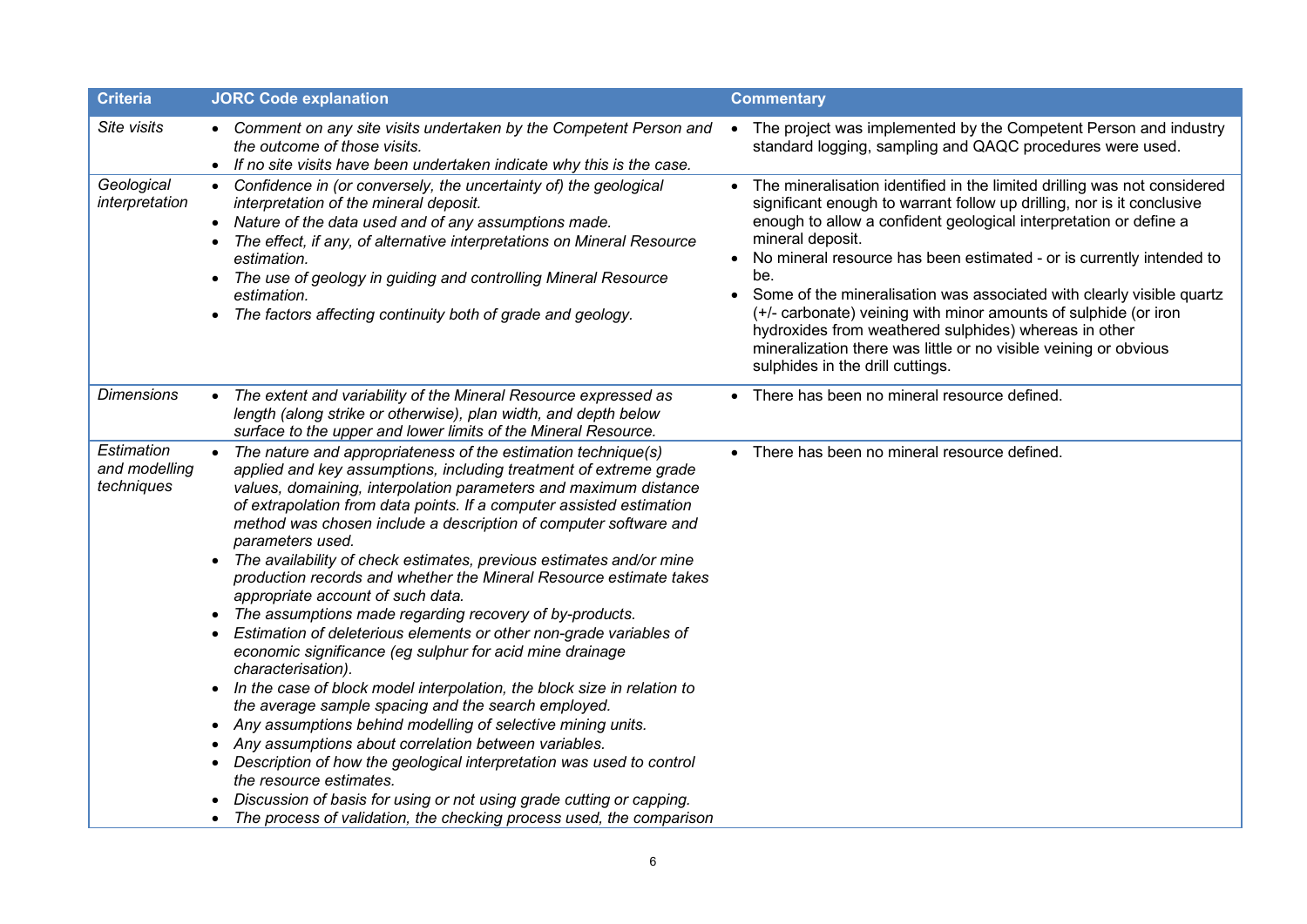| <b>Criteria</b>                              | <b>JORC Code explanation</b>                                                                                                                                                                                                                                                                                                                                                                                                                                                                                                                                                                                                                                                                              | <b>Commentary</b>                                                                                                                                |
|----------------------------------------------|-----------------------------------------------------------------------------------------------------------------------------------------------------------------------------------------------------------------------------------------------------------------------------------------------------------------------------------------------------------------------------------------------------------------------------------------------------------------------------------------------------------------------------------------------------------------------------------------------------------------------------------------------------------------------------------------------------------|--------------------------------------------------------------------------------------------------------------------------------------------------|
|                                              | of model data to drill hole data, and use of reconciliation data if<br>available.                                                                                                                                                                                                                                                                                                                                                                                                                                                                                                                                                                                                                         |                                                                                                                                                  |
| Moisture                                     | Whether the tonnages are estimated on a dry basis or with natural<br>moisture, and the method of determination of the moisture content.                                                                                                                                                                                                                                                                                                                                                                                                                                                                                                                                                                   | • There has been no mineral resource defined.                                                                                                    |
| Cut-off<br>parameters                        | • The basis of the adopted cut-off grade(s) or quality parameters<br>applied.                                                                                                                                                                                                                                                                                                                                                                                                                                                                                                                                                                                                                             | • There has been no mineral resource defined.<br>• A cut-off grade of 0.2ppm has been used for the reporting of<br>mineralised drill intercepts. |
| Mining factors<br>or<br>assumptions          | Assumptions made regarding possible mining methods, minimum<br>mining dimensions and internal (or, if applicable, external) mining<br>dilution. It is always necessary as part of the process of determining<br>reasonable prospects for eventual economic extraction to consider<br>potential mining methods, but the assumptions made regarding<br>mining methods and parameters when estimating Mineral Resources<br>may not always be rigorous. Where this is the case, this should be<br>reported with an explanation of the basis of the mining assumptions<br>made.                                                                                                                                | • There has been no mineral resource defined to warrant mining<br>studies.                                                                       |
| Metallurgical<br>factors or<br>assumptions   | The basis for assumptions or predictions regarding metallurgical<br>amenability. It is always necessary as part of the process of<br>determining reasonable prospects for eventual economic extraction to<br>consider potential metallurgical methods, but the assumptions<br>regarding metallurgical treatment processes and parameters made<br>when reporting Mineral Resources may not always be rigorous.<br>Where this is the case, this should be reported with an explanation of<br>the basis of the metallurgical assumptions made.                                                                                                                                                               | • There has been no mineral resource defined to warrant metallurgical<br>studies.                                                                |
| Environmen-<br>tal factors or<br>assumptions | • Assumptions made regarding possible waste and process residue<br>disposal options. It is always necessary as part of the process of<br>determining reasonable prospects for eventual economic extraction to<br>consider the potential environmental impacts of the mining and<br>processing operation. While at this stage the determination of<br>potential environmental impacts, particularly for a greenfields project,<br>may not always be well advanced, the status of early consideration of<br>these potential environmental impacts should be reported. Where<br>these aspects have not been considered this should be reported with<br>an explanation of the environmental assumptions made. | • There has been no mineral resource defined to warrant mining<br>studies.                                                                       |
| <b>Bulk density</b>                          | Whether assumed or determined. If assumed, the basis for the<br>$\bullet$<br>assumptions. If determined, the method used, whether wet or dry, the<br>frequency of the measurements, the nature, size and<br>representativeness of the samples.                                                                                                                                                                                                                                                                                                                                                                                                                                                            | There has been no density studies conducted or mineral resources<br>defined.                                                                     |